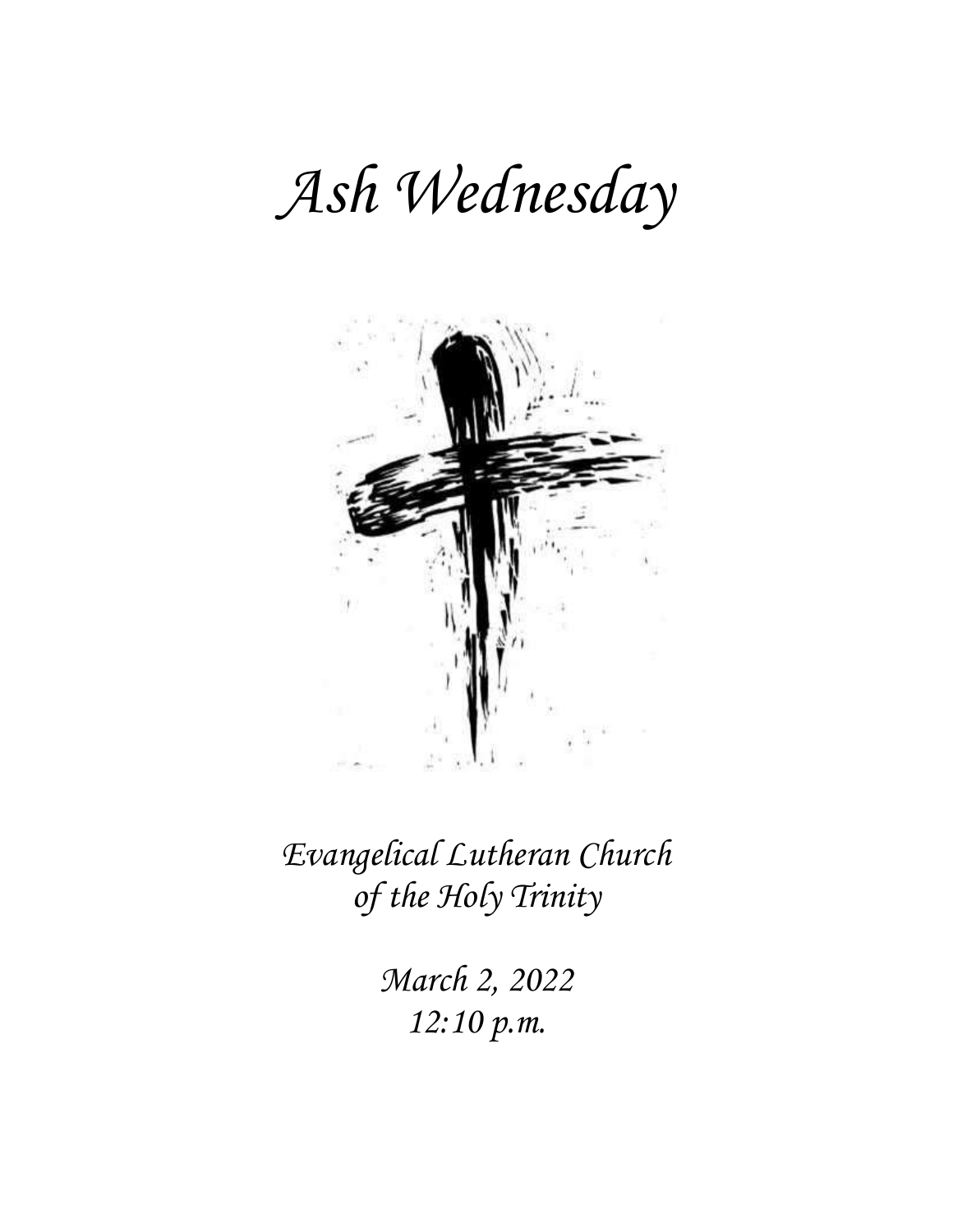# *Liturgy of Holy Communion*

*(Congregational responses are in* **bold case***. Please remember to turn off your cell phone. Thank you.)*

**Significance of the Day:** Lent begins with a solemn call to fasting and repentance as we begin our journey to the baptismal waters of Easter. As we hear in today's readings, now is the acceptable time to return to the Lord. During Lent the people of God will reflect on the meaning of their baptism into Christ's death and resurrection. The sign of ashes suggests our human mortality and frailty. What seems like an ending is really an invitation to make each day a new beginning, in which we are washed in God's mercy and forgiveness. With the cross on our brow, we long for the spiritual renewal that flows from the springtime Easter feast to come.

# *Gathering*

*(All gather in silence. To gather with a sense of community in worship, please be seated in the front pews on either side. You may kneel for self-examination in prayer before God. Please honor the silent meditation of others.)*

Greetings and Announcements

Silent Prayer

*(The assembly stands.)*

Psalm 51:1-17 *(Psalm will be recited in unison.)*

- 1 Have mercy on me, O God, according to your | lovingkindness;\* in your great compassion blot out | my offenses.
- 2 Wash me through and through | from my wickedness,\* and cleanse me | from my sin.
- 3 For I know | my transgressions,\*

and my sin is ev- | er before me.

4 Against you only | have I sinned\*

and done what is evil | in your sight.

- 5 And so you are justified | when you speak\* and upright | in your judgment.
- 6 Indeed, I have been wicked | from my birth,\*

a sinner from my | mother's womb.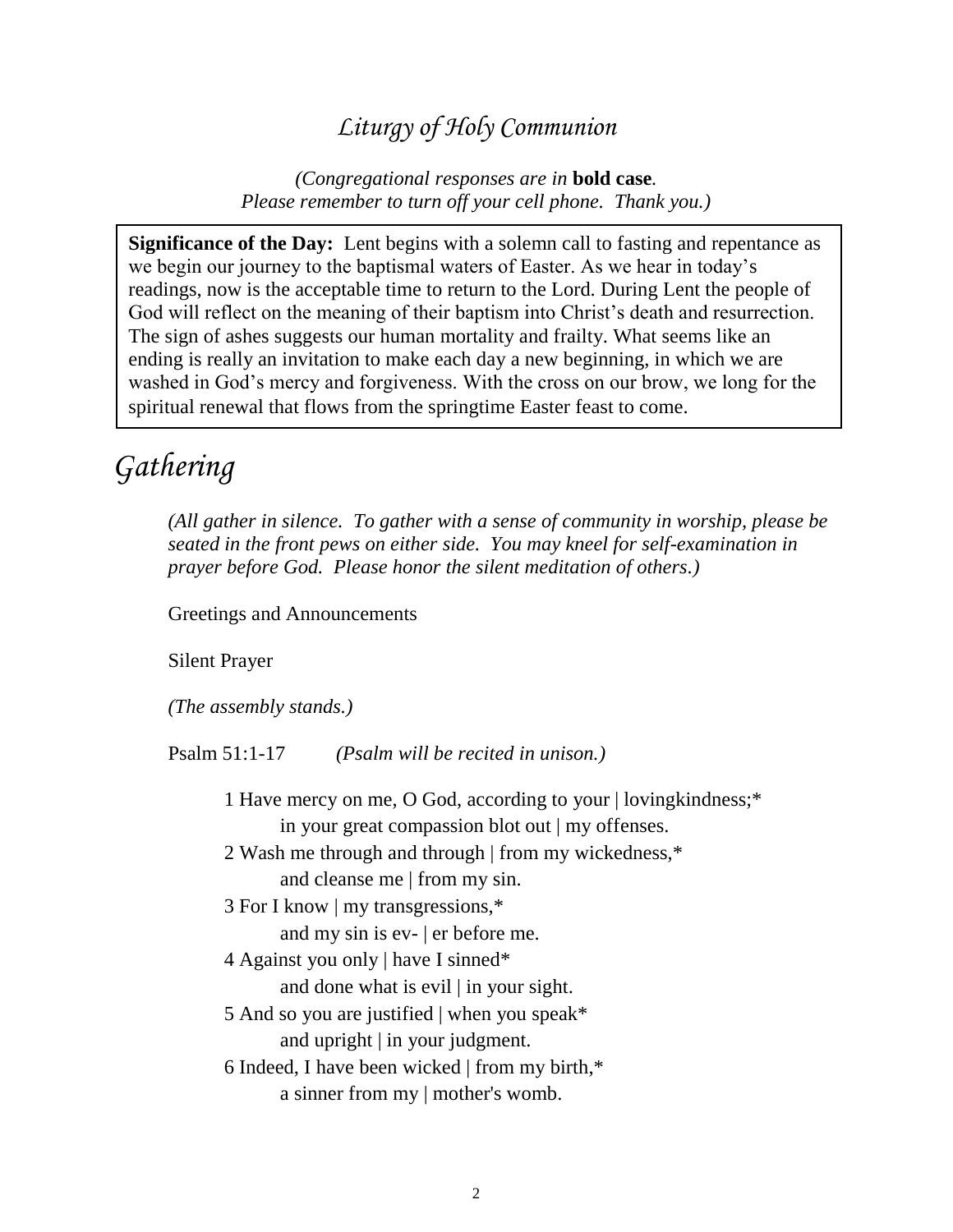| 7 For behold, you look for truth   deep within me,*   |
|-------------------------------------------------------|
| and will make me understand   wisdom secretly.        |
| 8 Purge me from my sin, and I   shall be pure;*       |
| wash me, and I shall be $\vert$ clean indeed.         |
| 9 Make me hear of   joy and gladness,*                |
| that the body you have broken   may rejoice.          |
| 10 Hide your face   from my sins,*                    |
| and blot out all $\vert$ my iniquities.               |
| 11 Create in me a clean   heart, O God,*              |
| and renew a right spir-   it within me.               |
| 12 Cast me not away   from your presence,*            |
| and take not your Holy   Spirit from me.              |
| 13 Give me the joy of your saving   help again*       |
| and sustain me with your boun-   tiful Spirit.        |
| 14 I shall teach your ways   to the wicked,*          |
| and sinners shall re-   turn to you.                  |
| 15 Deliver me from   death, O God,*                   |
| and my tongue shall sing of your righteousness, O God |
| salvation.                                            |
| $160$ $\ldots$ $15.0$ $\Omega$ $1.0$                  |

16 Open my | lips, O Lord,\*

and my mouth shall pro- | claim your praise.

17 Had you desired it, I would have | offered sacrifice,\* but you take no delight | in burnt-offerings.

Invitation to Lent

Brothers and sisters in Christ, today with the whole Church, we enter the time of remembering Jesus' Passover from death to life, and our life in Christ is renewed.

of  $\mid$  my

We begin this holy season by acknowledging our need for repentance and for God's mercy. We are created to experience joy in communion with God, to love one another, and to live in harmony with creation. But our sinful rebellion separates us from God, our neighbors, and creation, so that we do not enjoy the life our creator intended.

As disciples of Jesus, we are called to a discipline that contends against evil and resists whatever leads us away from love of God and neighbor. I invite you, therefore, to the discipline of Lent - self-examination and repentance, prayer and fasting, sacrificial giving and works of love - strengthened by the gifts of word and sacrament. Let us continue our journey through these forty days to the great Three Days of Jesus' death and resurrection.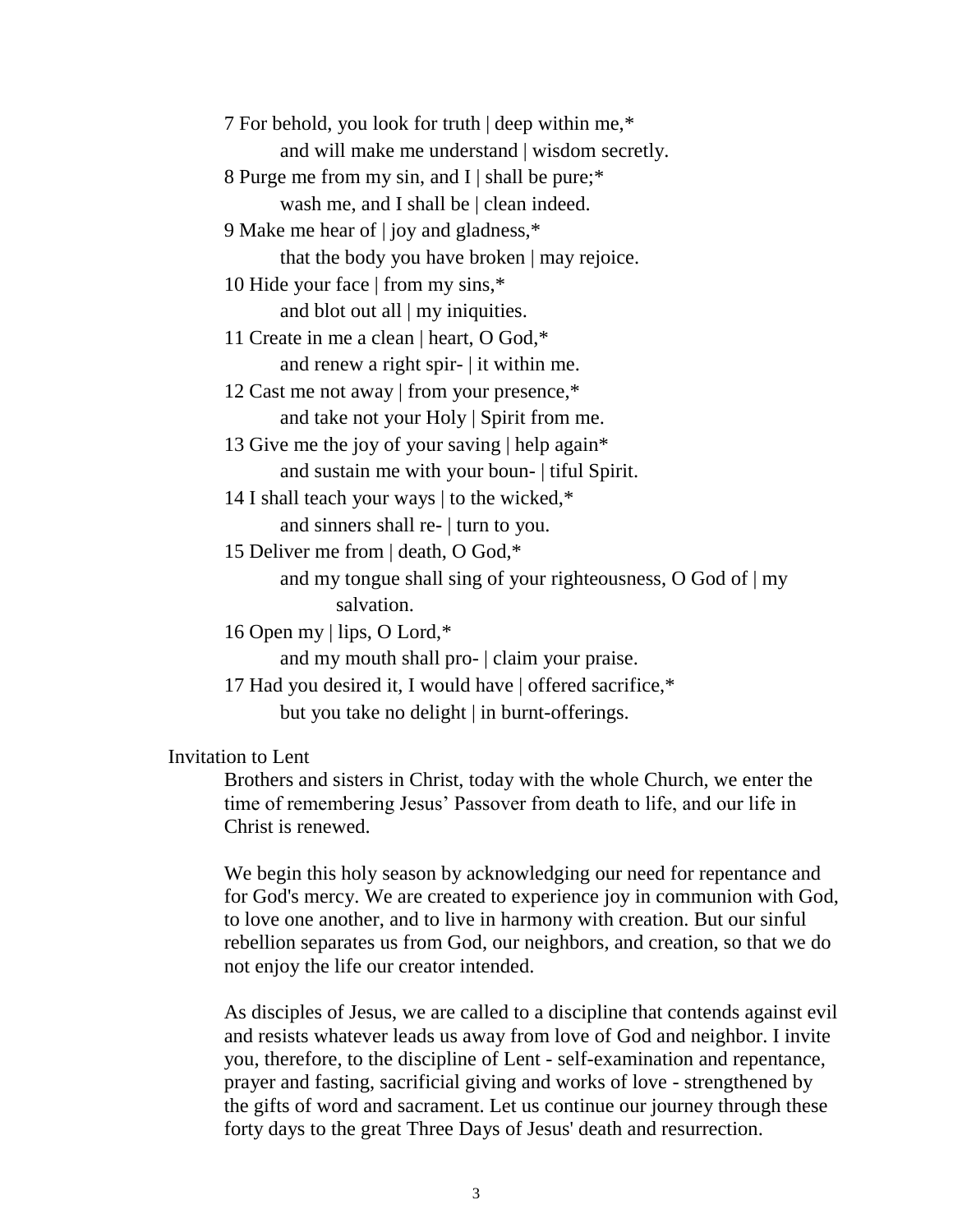Confession of Sin

Let us confess our sin in the presence of God and of one another.

*(The assembly kneels, as able, or sits. Silence is kept for reflection and selfexamination.)*

Most holy and merciful God, **we confess to you and to one another, and before the whole company of heaven, that we have sinned by our fault, by our own fault, by our own most grievous fault, in thought, word, and deed, by what we have done and by what we have left undone**.

We have not loved you with our whole heart, and mind, and strength. We have not loved our neighbors as ourselves. We have not forgiven others as we have been forgiven.

#### **Have mercy on us, O God.**

We have shut our ears to your call to serve as Christ served us. We have not been true to the mind of Christ. We have grieved your Holy Spirit. **Have mercy on us, O God.**

Our past unfaithfulness, the pride, envy, hypocrisy, and apathy that have infected our lives, we confess to you. **Have mercy on us, O God.**

Our self-indulgent appetites and ways, and our exploitation of other people, we confess to you. **Have mercy on us, O God.**

Our negligence in prayer and worship, and our failure to share the faith that is in us, we confess to you. **Have mercy on us, O God.**

Our neglect of human need and suffering, and our indifference to injustice and cruelty, we confess to you. **Have mercy on us, O God.**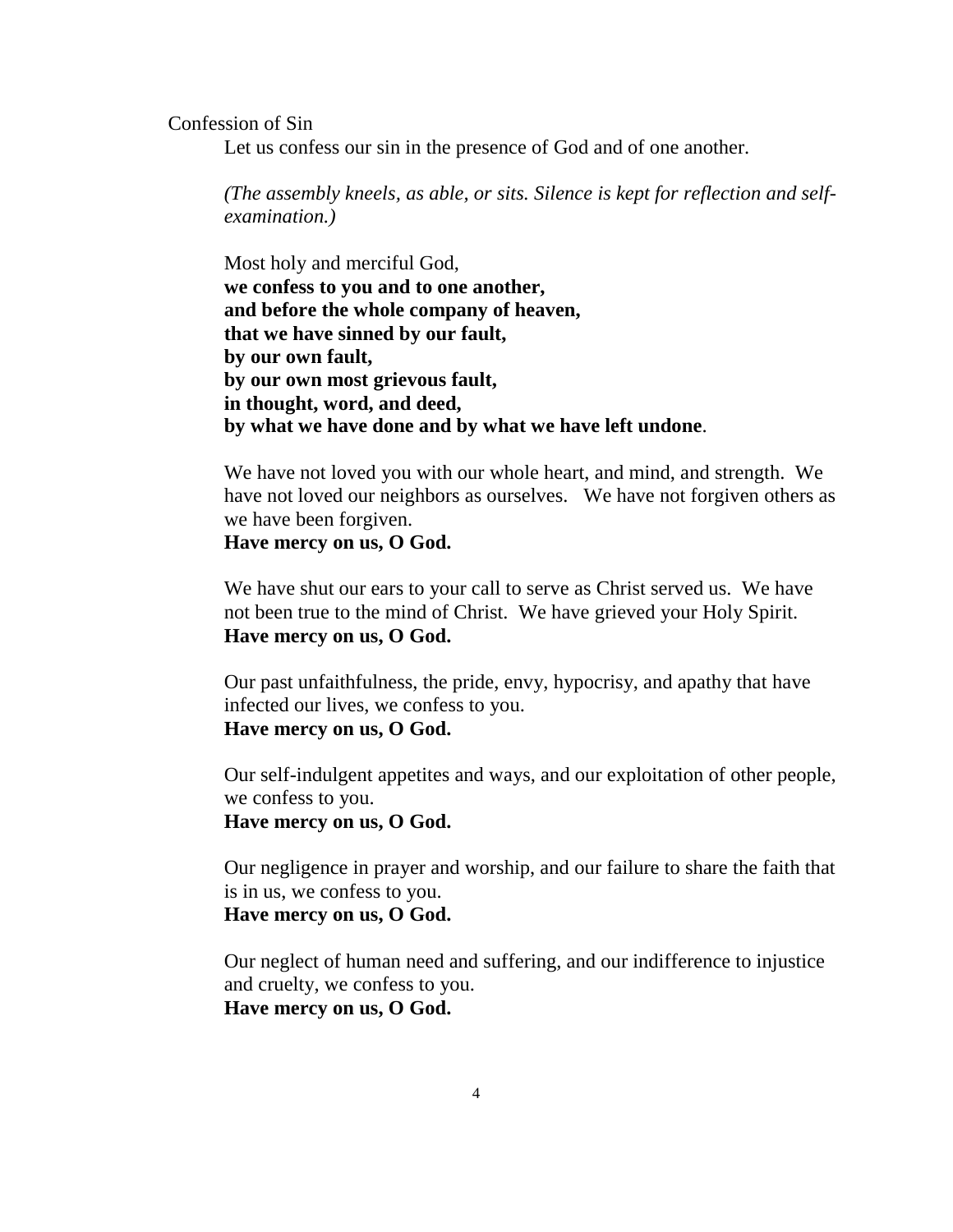Our false judgments, our uncharitable thoughts toward our neighbors, and our prejudice and contempt toward those who differ from us, we confess to you.

#### **Have mercy on us, O God.**

Our waste and pollution of your creation, and our lack of concern for those who come after us, we confess to you.

### **Have mercy on us, O God.**

Restore us, O God, and let your anger depart from us. **Hear us, O God, for your mercy is great.**

Imposition of Ashes

Almighty God, you have created us out of the dust of the earth. May these ashes be a sign of our mortality and penitence, reminding us that only by the cross of our Lord Jesus Christ are we given eternal life; through the same Jesus Christ, our Savior and Lord. **Amen.**

*(The assembly may come forward and kneel or stand at the altar rail to receive the ashes. All baptized Christians are encouraged to participate. Psalm 90 is suggested for reflection and prayer.)*

Remember that you are dust, and to dust you shall return.

*(After those who desire ashes have received them, all may kneel, and the minister continues.)*

Accomplish in us, O God, the work of your salvation, **that we may show forth your glory in the world.**

By the cross and passion of your Son, our Savior, **bring us with all your saints to the joy of his resurrection.**

*(The presiding minister stands and addresses the assembly.)*

Almighty God have mercy on us, forgive us all our sins through our Lord Jesus Christ, strengthen us in all goodness, and by the power of the Holy Spirit keep us in eternal life. **Amen.**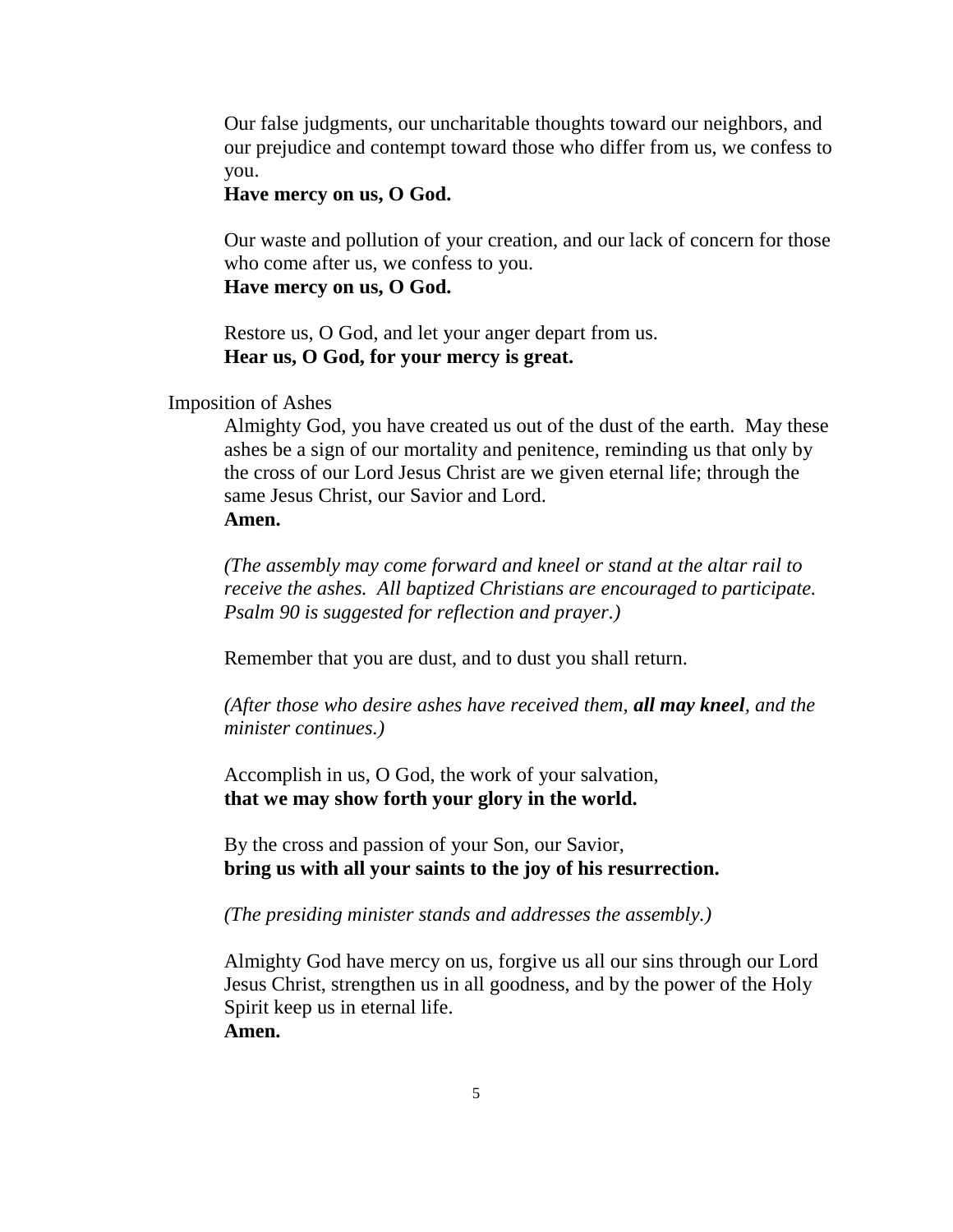*(After a period of silence for reflection, the assembly stands.)*

**Greeting** 

The Lord be with you. **And also with you.**

Prayer of the Day

Let us pray. *(A brief silence is kept.)*

Almighty and ever-living God, you hate nothing you have made, and you forgive the sins of all who are penitent. Create in us new and honest hearts, so that, truly repenting of our sins, we may receive from you, the God of all mercy, full pardon and forgiveness through your Son, Jesus Christ, our Savior and Lord, who lives and reigns with you and the Holy Spirit, one God, now and forever.

# **Amen.**

*(The assembly is seated.)*

# *Word*

First Reading Joel 2:1-2, 12-17

A reading from Joel:

1 Blow the trumpet in Zion; sound the alarm on my holy mountain! Let all the inhabitants of the land tremble, for the day of the Lord is coming, it is near, 2 a day of darkness and gloom, a day of clouds and thick darkness! Like blackness spread upon the mountains a great and powerful army comes; their like has never been from of old, nor will be again after them in ages to come.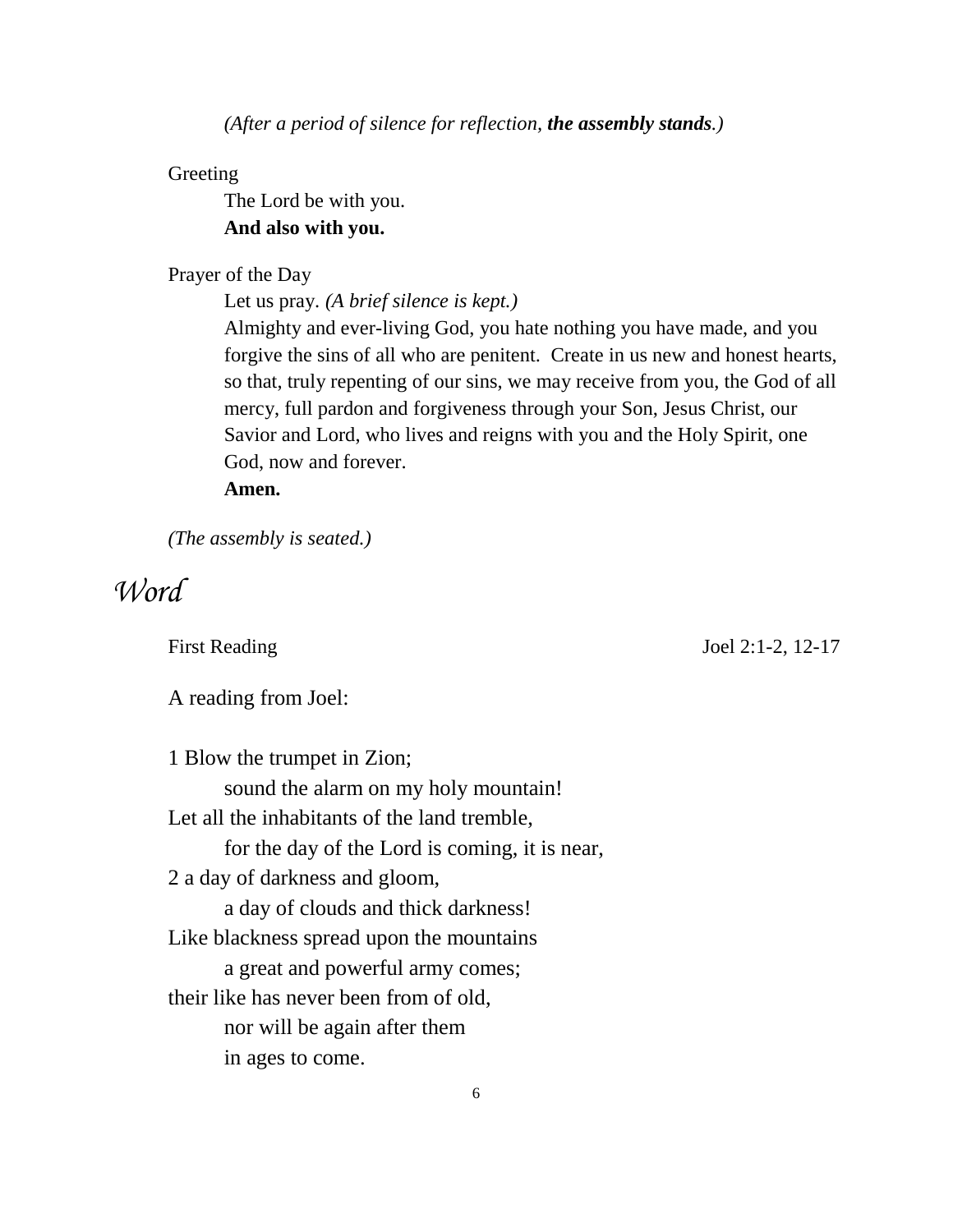12 Yet even now, says the Lord, return to me with all your heart, with fasting, with weeping, and with mourning; 13 rend your hearts and not your clothing. Return to the Lord, your God, for he is gracious and merciful, slow to anger, and abounding in steadfast love, and relents from punishing. 14 Who knows whether he will not turn and relent, and leave a blessing behind him, a grain offering and a drink offering for the Lord, your God?

15 Blow the trumpet in Zion; sanctify a fast; call a solemn assembly; 16 gather the people. Sanctify the congregation; assemble the aged; gather the children, even infants at the breast. Let the bridegroom leave his room, and the bride her canopy.

17 Between the vestibule and the altar let the priests, the ministers of the Lord, weep. Let them say, "Spare your people, O Lord, and do not make your heritage a mockery, a byword among the nations. Why should it be said among the peoples, "Where is their God?'"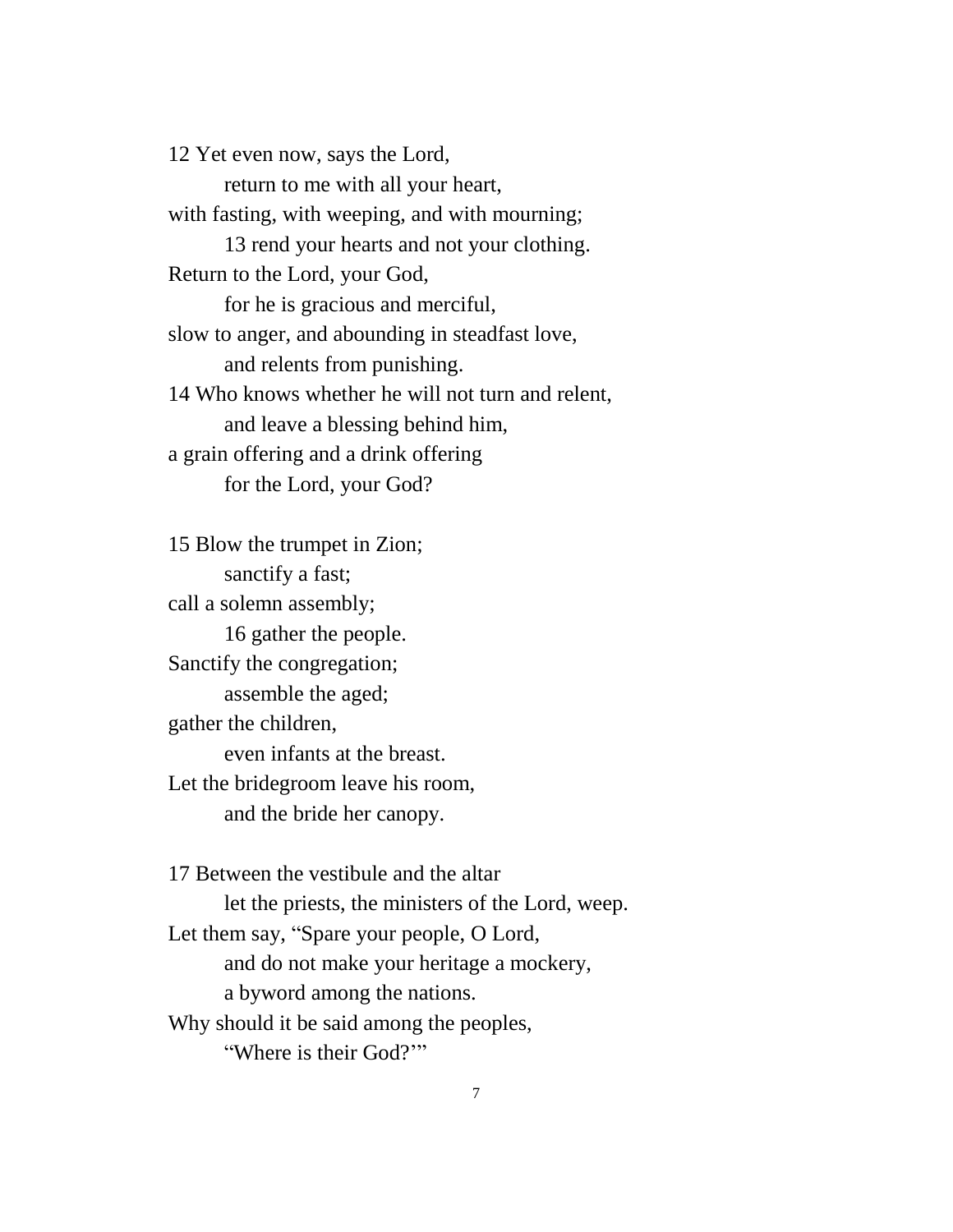The Word of the Lord **Thanks be to God.**

### Psalm 103:8-14

*(The psalm will be spoken responsively by whole verse.)*

- 8 LORD, you are full of compas- **|** sion and mercy, slow to anger and abounding in **|** steadfast love;
- **9 you will not al- | ways accuse us,**

#### **nor will you keep your an- | ger forever.**

- 10 You have not dealt with us according **|** to our sins, nor repaid us according to **|** our iniquities.
- **11 For as the heavens are high a- | bove the earth, so great is your steadfast love for | those who fear you.**
- 12 As far as the east is **|** from the west, so far have you removed our transgres- **|** sions from us.
- **13 As a father has compassion | for his children, so you have compassion for those who fear | you, O LORD.**
- 14 For you know well how **|** we are formed; you remember that we **|** are but dust.

Second Reading 2 Corinthians 5:20b – 6:10

A reading from Second Corinthians:

20b We entreat you on behalf of Christ, be reconciled to God. 21 For our sake he made him to be sin who knew no sin, so that in him we might become the righteousness of God.

6:1 As we work together with him, we urge you also not to accept the grace of God in vain. 2 For he says,

"At an acceptable time I have listened to you,

and on a day of salvation I have helped you."

See, now is the acceptable time; see, now is the day of salvation! 3 We are putting no obstacle in anyone's way, so that no fault may be found with our ministry, 4 but as servants of God we have commended ourselves in every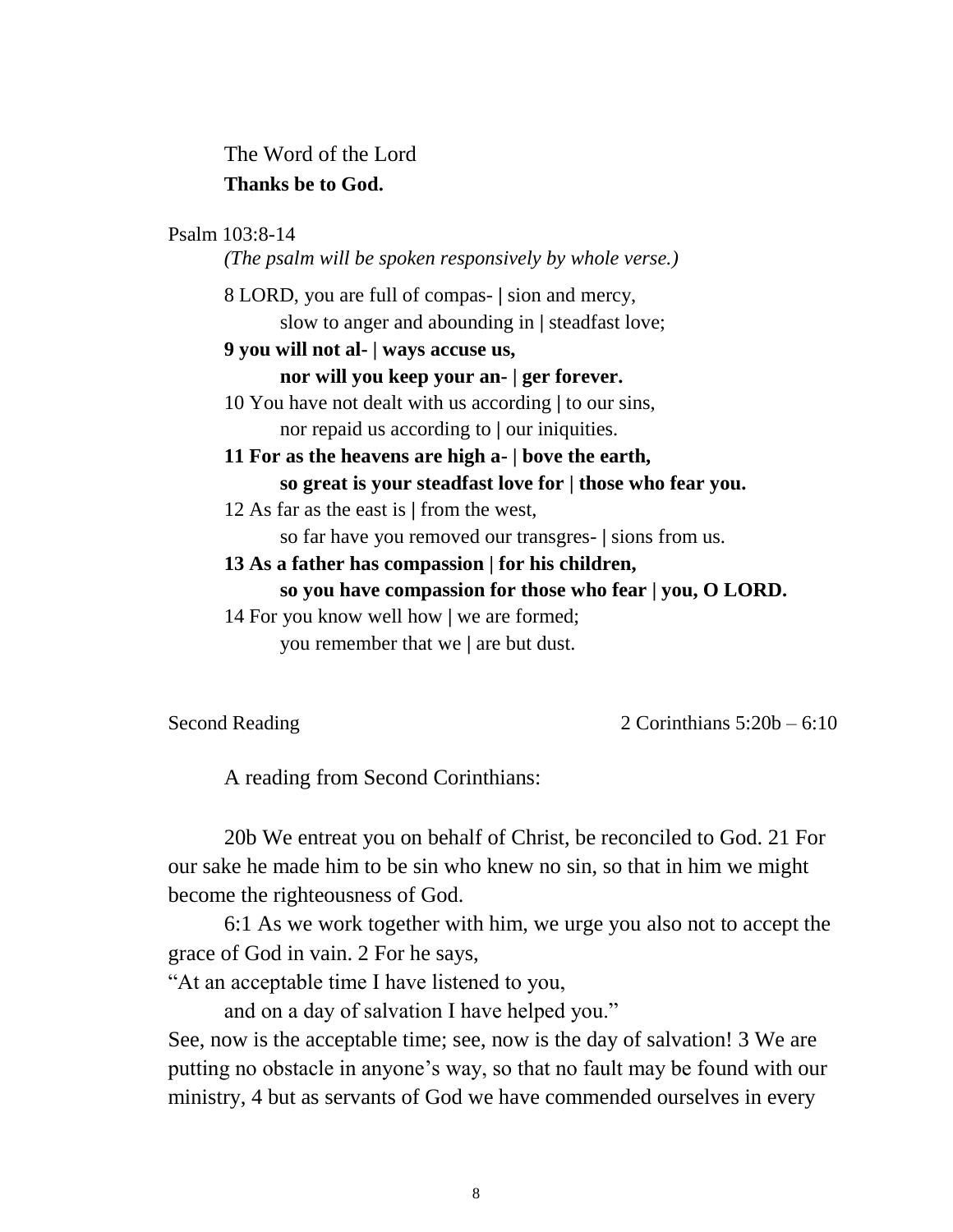way: through great endurance, in afflictions, hardships, calamities, 5 beatings, imprisonments, riots, labors, sleepless nights, hunger; 6 by purity, knowledge, patience, kindness, holiness of spirit, genuine love, 7 truthful speech, and the power of God; with the weapons of righteousness for the right hand and for the left; 8 in honor and dishonor, in ill repute and good repute. We are treated as impostors, and yet are true; 9 as unknown, and yet are well known; as dying, and see – we are alive; as punished, and yet not killed; 10 as sorrowful, yet always rejoicing; as poor, yet making many rich; as having nothing, and yet possessing everything.

The Word of the Lord. **Thanks be to God.**

*(The assembly stands)*

Gospel Acclamation

**Return to the Lord your God, who is gracious and merciful, slow to anger, and abounding in steadfast love.**

Gospel Matthew 6:1-6, 16-21

The Holy Gospel according to St. Matthew. **Glory to you, O Lord.**

*(The Gospel is proclaimed, concluding:)*

[Jesus said to the disciples:] 1 "Beware of practicing your piety before others in order to be seen by them; for then you have no reward from your Father in heaven.

<sup>2</sup> So whenever you give alms, do not sound a trumpet before you, as the hypocrites do in the synagogues and in the streets, so that they may be praised by others. Truly I tell you, they have received their reward. <sup>3</sup>But when you give alms, do not let your left hand know what your right hand is doing, <sup>4</sup> so that your alms may be done in secret; and your Father who sees in secret will reward you.

<sup>5"</sup>And whenever you pray, do not be like the hypocrites; for they love to stand and pray in the synagogues and at the street corners, so that they may be seen by others. Truly I tell you, they have received their reward. <sup>6</sup>But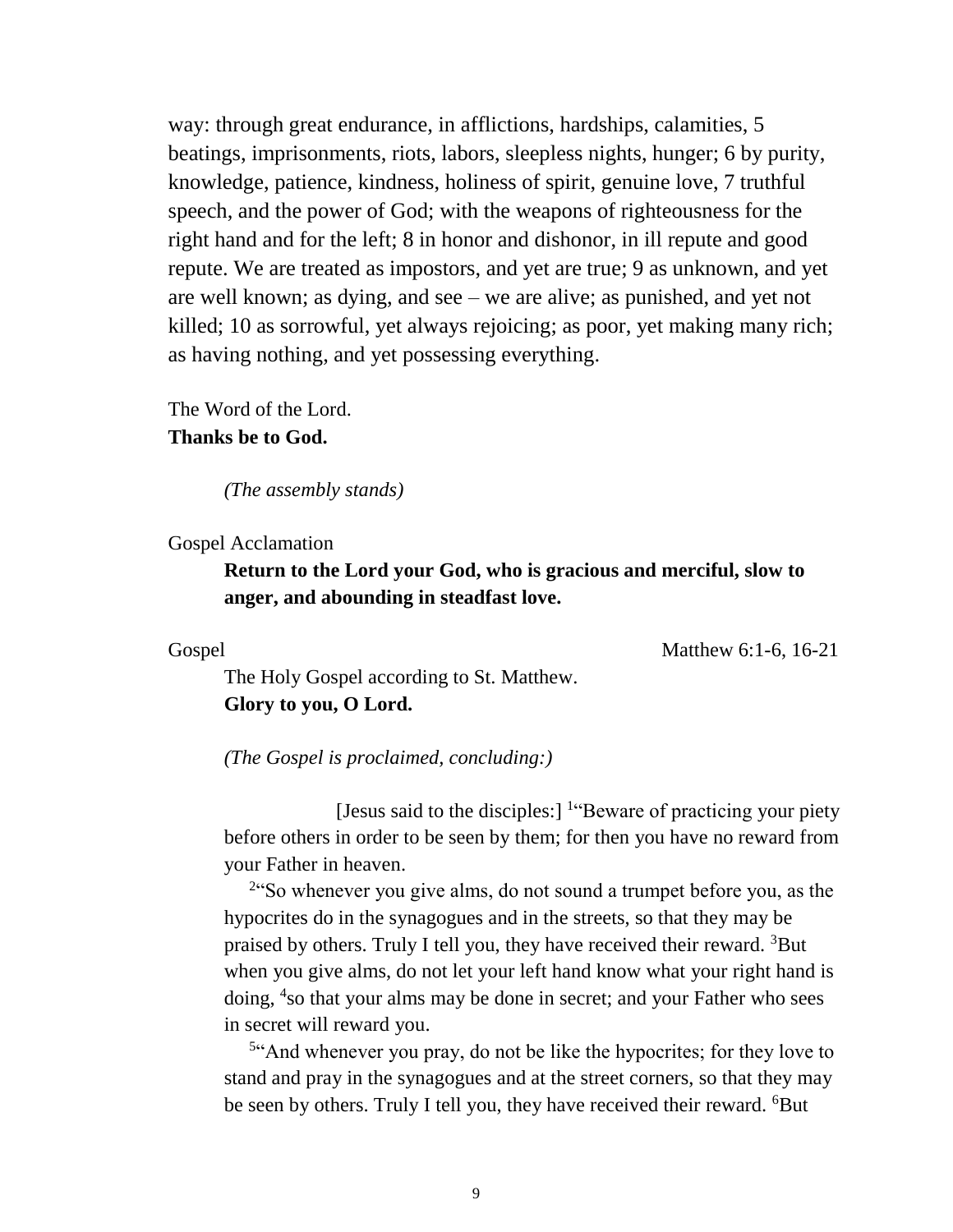whenever you pray, go into your room and shut the door and pray to your Father who is in secret; and your Father who sees in secret will reward you.

<sup>16"</sup>And whenever you fast, do not look dismal, like the hypocrites, for they disfigure their faces so as to show others that they are fasting. Truly I tell you, they have received their reward.  $^{17}$ But when you fast, put oil on your head and wash your face, <sup>18</sup> so that your fasting may be seen not by others but by your Father who is in secret; and your Father who sees in secret will reward you.

<sup>19</sup>"Do not store up for yourselves treasures on earth, where moth and rust consume and where thieves break in and steal; <sup>20</sup>but store up for yourselves treasures in heaven, where neither moth nor rust consumes and where thieves do not break in and steal. <sup>21</sup>For where your treasure is, there your heart will be also."

The Gospel of the Lord. **Praise to you, O Christ.**

*(The assembly is seated.)*

Sermon Pastor Brenda Martin

*(Silence for reflection follows the sermon.)*

*(The assembly stands to proclaim the Word of God in song.)*

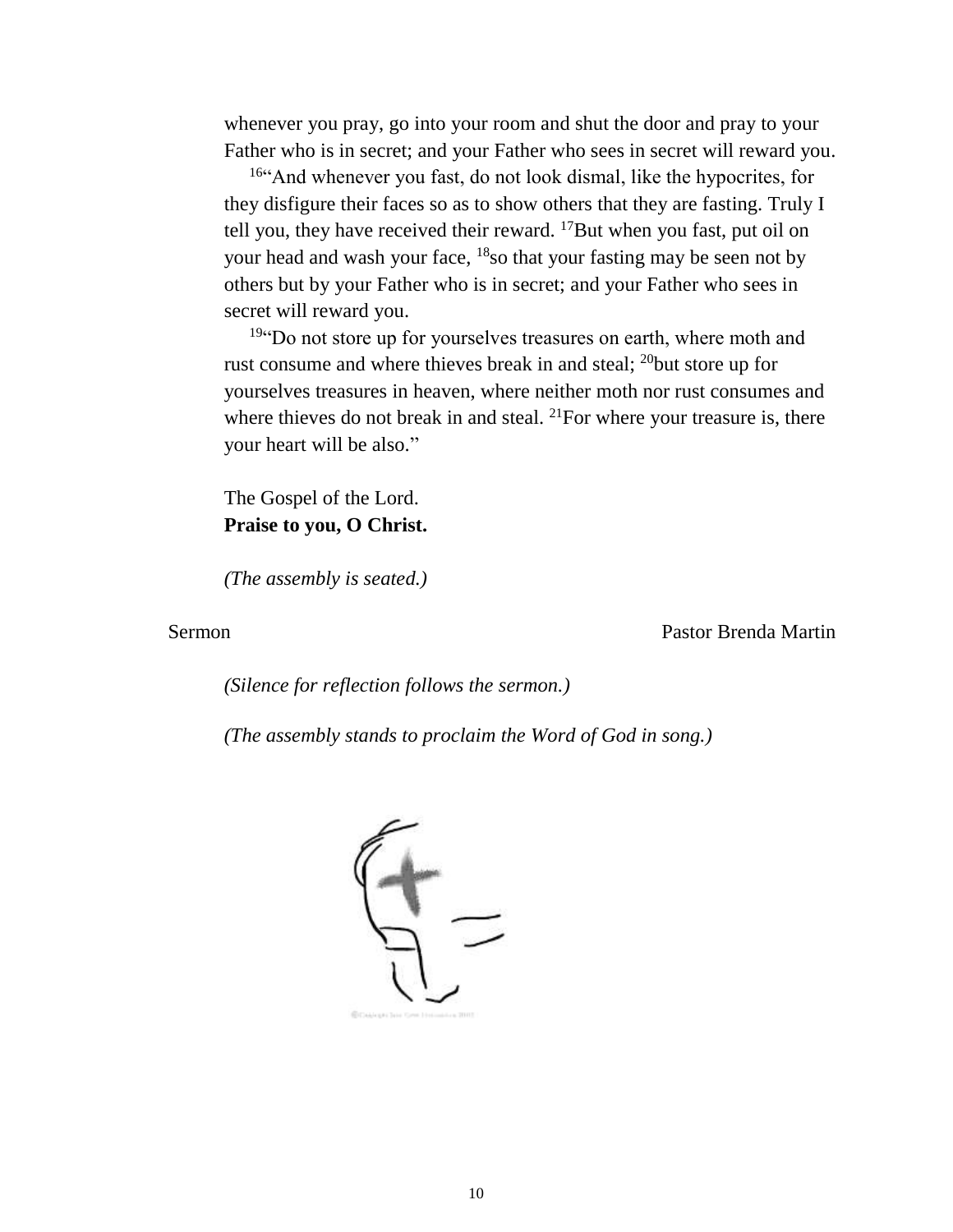

Prayers of Intercession

Drawn close to the heart of God, we offer these prayers for the church, the world, and all who are in need, responding, Merciful God, receive our prayer.

### *A brief silence.*

Renew your church, O God. When we have drifted from our call to proclaim repentance and to guide your people toward justice, lead us back to you. Encourage believers who hold the church's doors open to those who have felt excluded. Merciful God,

### **receive our prayer.**

Renew your creation, O God. Transform parched places into watered gardens and preserve every creature that awaits the arrival of spring. Turn each of us from practices of environmental exploitation to become responsible stewards of all you have made. Merciful God,

**receive our prayer.**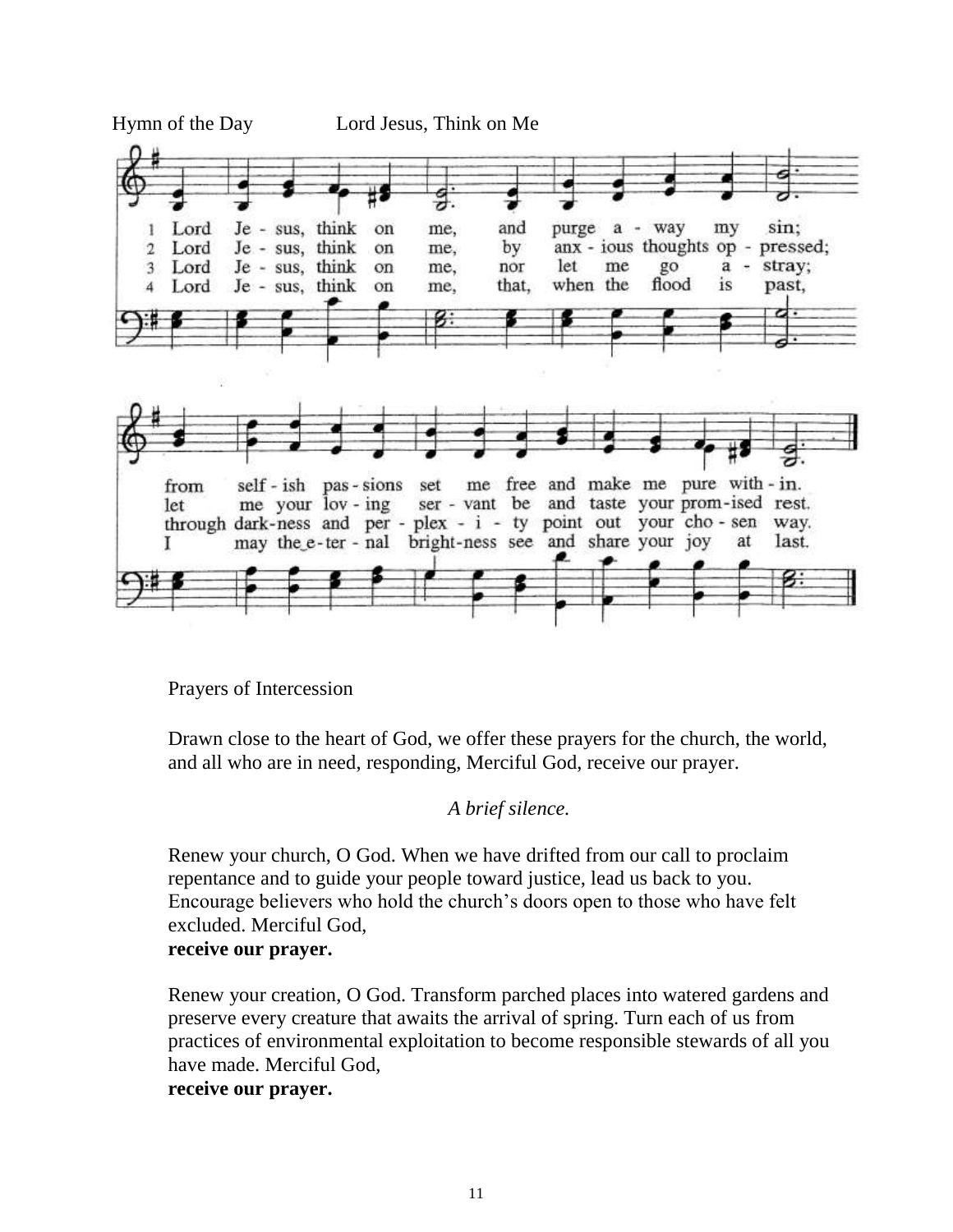Renew our civic life, O God. Teach those in authority to advocate for the liberation of all who are oppressed and grant them courage to make difficult decisions. We pray for peace between Russia and Ukraine. Merciful God, **receive our prayer.**

Renew our lives, O God. Spare your people from diseases of the body, mind, or spirit and send healing to those overcome by illness or grief. Restore to us the joy of your salvation. Merciful God,

### **receive our prayer.**

Renew this congregation, O God. During these forty days of Lent, confirm our sense of mission and expand our imagination for ministry. Deepen our faith, increase our love, and draw us into your unfolding work of healing and restoration. Merciful God,

### **receive our prayer.**

As we mark ashes on our foreheads, we give you praise, O God, for all the saints who died and yet are alive with you. Receive us with them into your eternal embrace. Merciful God,

### **receive our prayer.**

Are there others for whom we should pray?

**P:** Accept the prayers we bring, O God, on behalf of a world in need, for the sake of Jesus Christ.

**Amen.**

*(The assembly stands.)*

Peace

The peace of Christ be with you always. **And also with you.**

*(The people greet one another with a sign of Christ's peace saying, "Peace be with you. And also with you.")* 

# *Meal*

*(The assembly is seated.)*

The Offering of Our Gifts Interlude on *Southwell* (Fedak)

*(The assembly stands.)*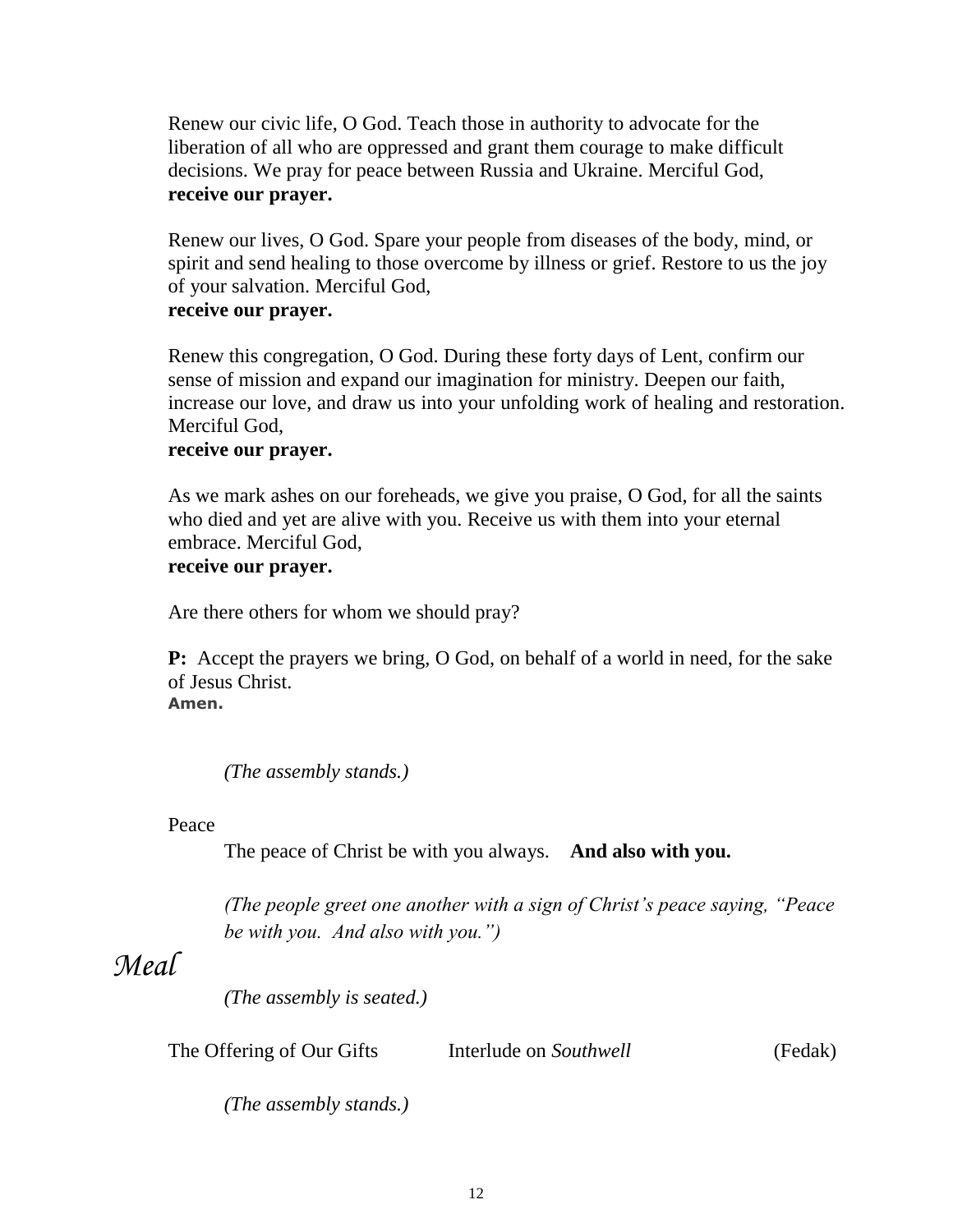### Offertory Verse

**Create in me a clean heart, O God, and renew a right Spirit within me. Cast me not away from your presence, and take not your Holy Spirit from me. Restore unto me the joy of your salvation, and uphold me with your free Spirit.**

# Offertory Prayer

God our provider, you have not fed us with bread alone, but with words of grace and life. Bless us and these your gifts, which we receive from your bounty, through Jesus Christ our Lord.

#### **Amen.**



Great Thanksgiving The Lord be with you. **And also with you.**

> Lift up your hearts. **We lift them to the Lord.**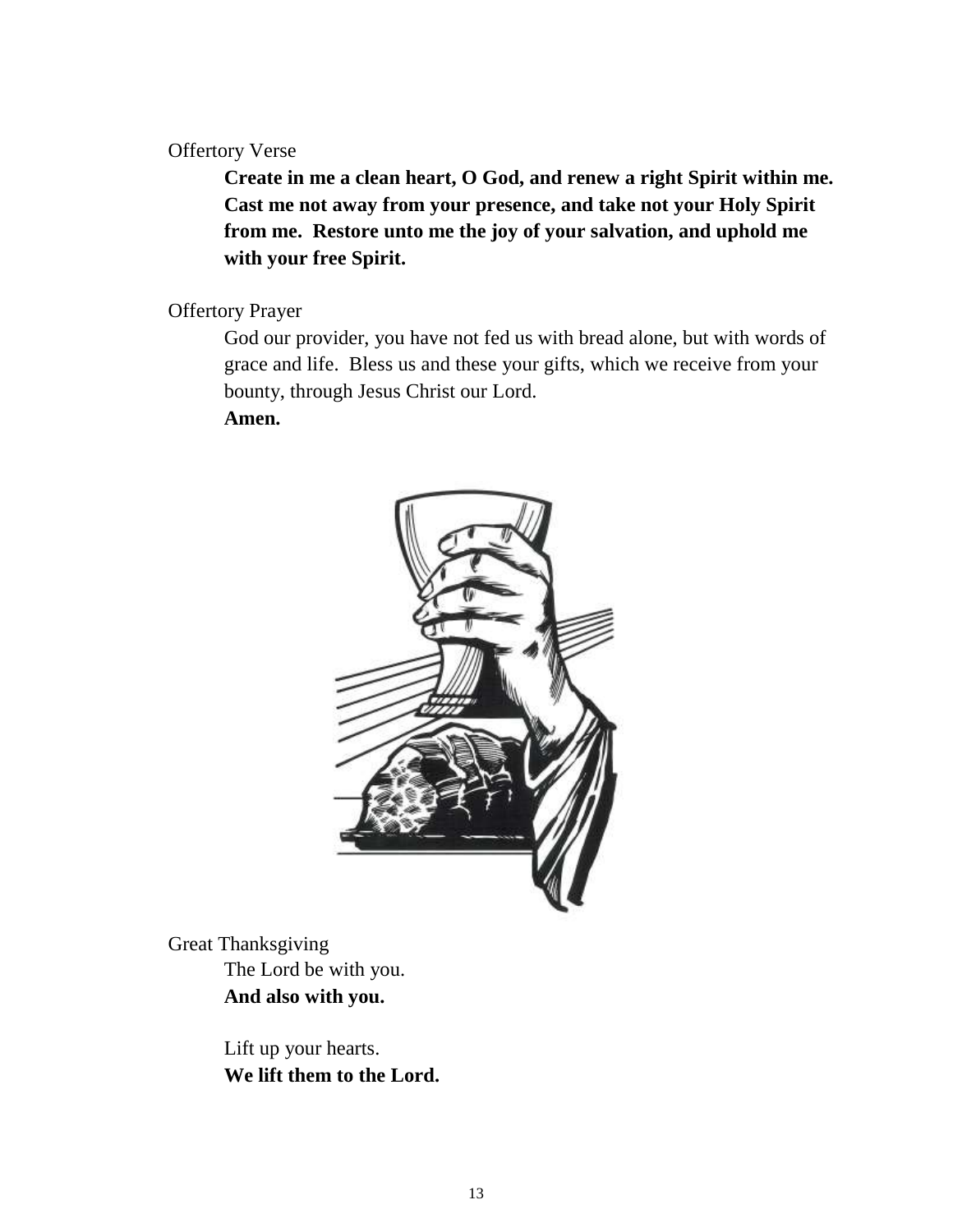Let us give thanks to the Lord our God. **It is right to give our thanks and praise.**

Prayer of Thanksgiving

Holy, mighty, and merciful Lord, heaven and earth are full of your glory. In great love you sent to us Jesus, your Son, who reached out to heal the sick and suffering, who preached good news to the poor, and who, on the cross, opened his arms to all.

In the night in which he was betrayed, our Lord Jesus took bread, and gave thanks; broke it, and gave it to his disciples, saying: Take and eat; this is my body, given for you. Do this for the remembrance of me.

Again, after supper, he took the cup, gave thanks, and gave it for all to drink, saying: This cup is the new covenant in my blood, shed for you and for all people for the forgiveness of sin. Do this for the remembrance of me.

Remembering, therefore, his death, resurrection, and ascension, we await his coming in glory.

Send now, we pray, your Spirit upon these gifts of bread and wine that they may be for us the body and blood of Christ.

Pour out upon us the Spirit of your love, O Lord, and unite the wills of all who share this heavenly food, the body and blood of Jesus Christ, our Lord; to whom, with you and the Holy Spirit, be all honor and glory, now and forever. **Amen.**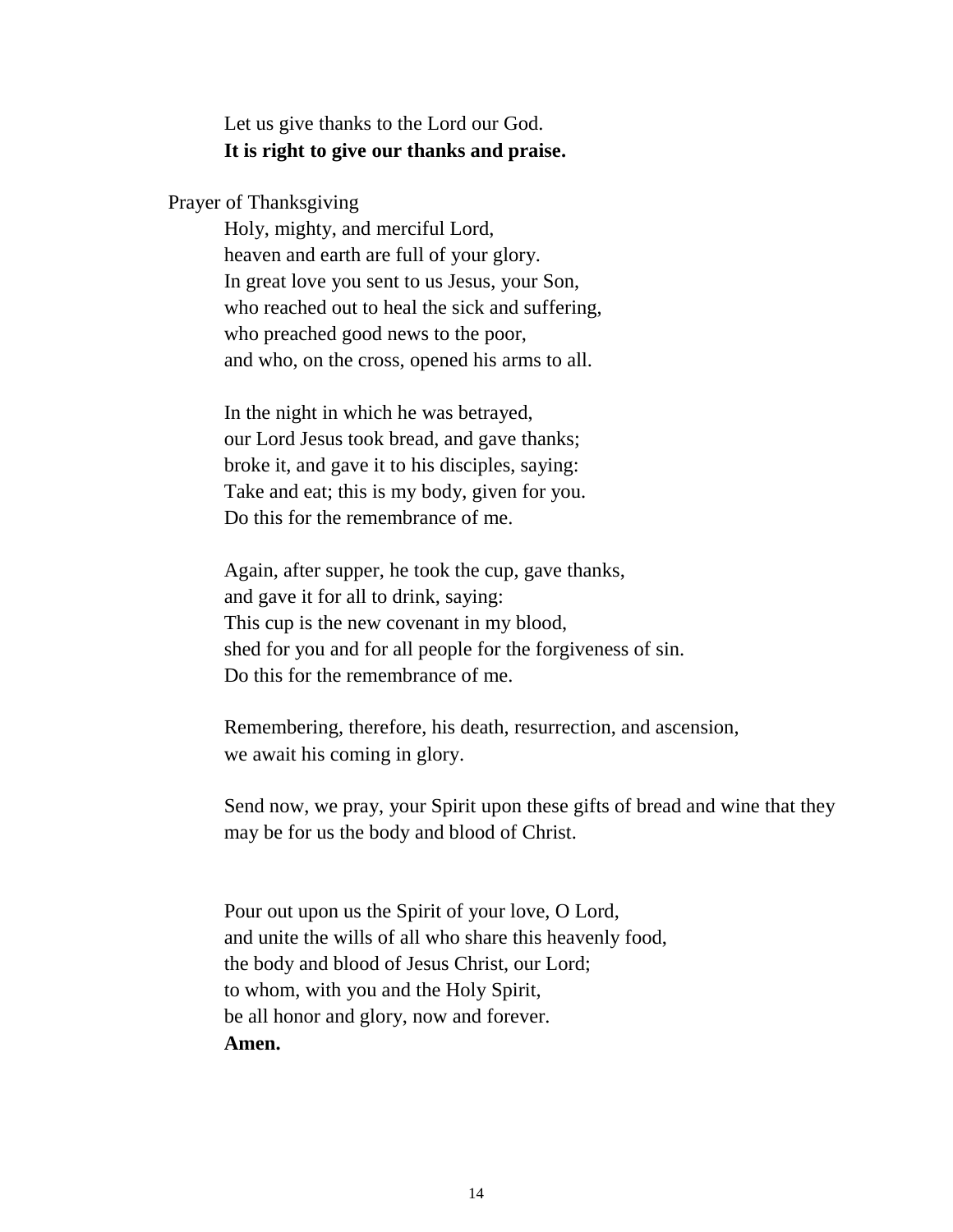The Lord's Prayer

Lord, remember us in your kingdom, and teach us to pray.

**Our Father in heaven,**

**hallowed be your name,**

**your kingdom come,**

**your will be done,**

**on earth as in heaven.**

**Give us today our daily bread.**

**Forgive us our sins**

**as we forgive those who sin against us.**

**Save us from the time of trial**

**and deliver us from evil.**

**For the kingdom, the power, and the glory are yours, now and forever. Amen.**

#### The Breaking of Bread

Behold the Lamb of God who takes away the sin of the world. Happy are those who are called to his supper.

**Lord, I am not worthy to receive you, but only say the word and I shall be healed.**

The gifts of God for the people of God. Come, for all is now ready.

*(The assembly sits.)*

**Distribution** 

*(After all have communed and returned to their pews, the assembly stands for the blessing.)*

The body and blood of our Lord Jesus Christ strengthen you and keep you in his grace.

**Amen.**

*(The Post Communion Canticle is said as the table is cleared.)*

**I called to my God for help; he heard me from his temple. His arms reached down to save and rescue me from my foes. The manna from heaven for Israel is his Son, the Bread of Life!**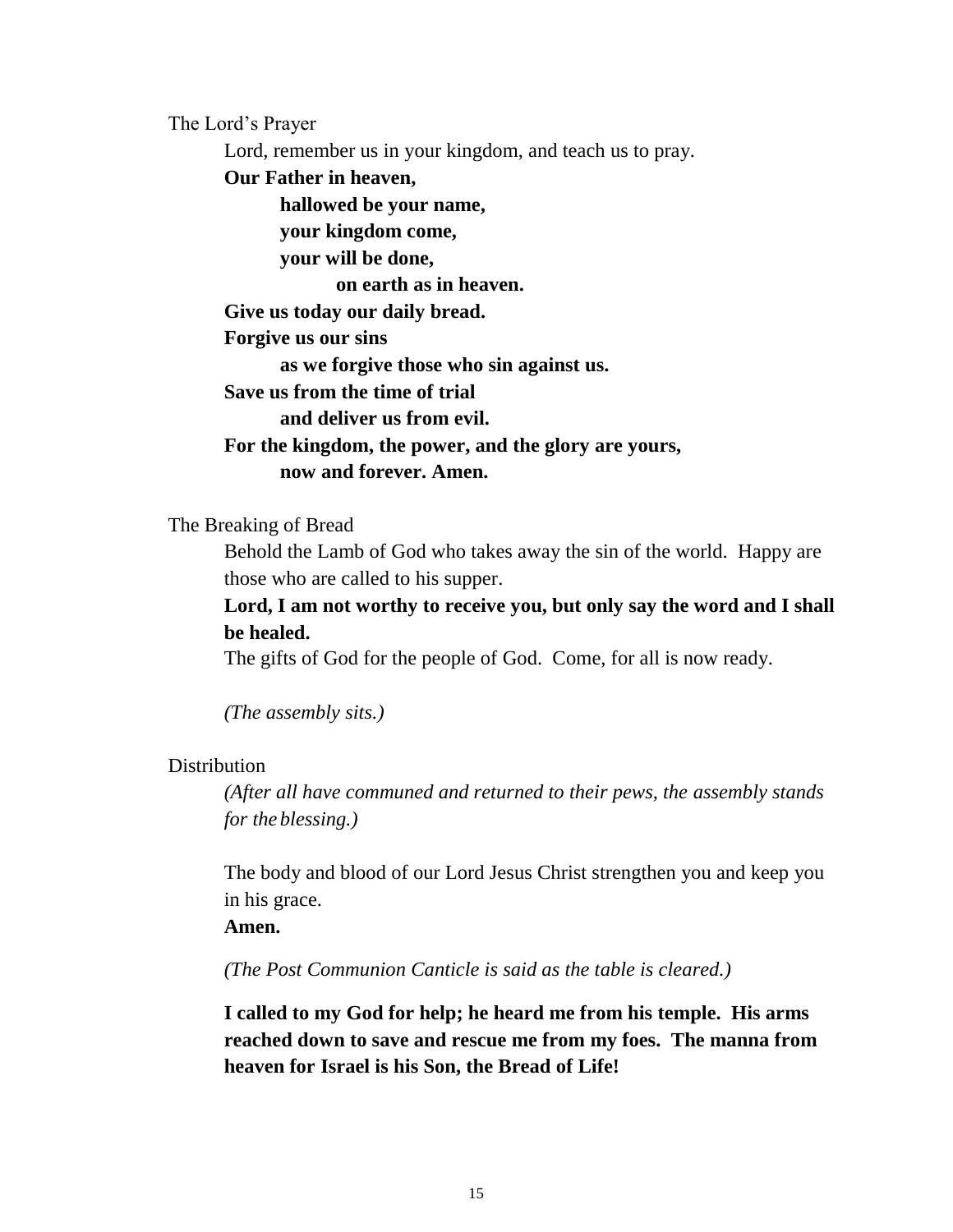Let us pray, *(A brief silence is kept.)*

Merciful God, accompany our journey through these forty days. Renew us in the gift of baptism, that we may provide for those who are poor, pray for those in need, fast from self-indulgence, and above all that we may find our treasure in the life of your Son, who lives and reigns with you and the Holy Spirit, one God, now and forever.

### **Amen.**

*(Silence for reflection. The assembly kneels, as able, or sits until after the dismissal.)*

# *Sending*

Blessing

Almighty God, Father, + Son, and Holy Spirit, bless you now and forever. **Amen.**

Dismissal

Go forth into the world to serve God with gladness; be of good courage; hold fast to that which is good; render to no one evil for evil; strengthen the fainthearted; support the weak; help the afflicted; honor all people; love and serve God, rejoicing in the power of the Holy Spirit. **Thanks be to God.**

# **About Ashes and Ash Wednesday**

Ash Wednesday received its name from the practice of imposing ashes on this day which marks the beginning of the forty days of Lent. The imposition of ashes is a sign that we have confessed our sinfulness and is an outward sign of inward penitence. Experience has shown that Christians find this practice rich in meaning and powerful in emotional impact. After being long neglected, this practice has been revived in Lutheran congregations over the past several decades.

The use of ashes as a sign of repentance is an ancient practice, often mentioned in Scripture (for example see Jonah 3:5-9; Job 42:6; Jeremiah 6:26; and Matthew 11:21.) The early Christian Church accepted the use of ashes from Jewish practice as an external mark of penitence, sorrow for sin.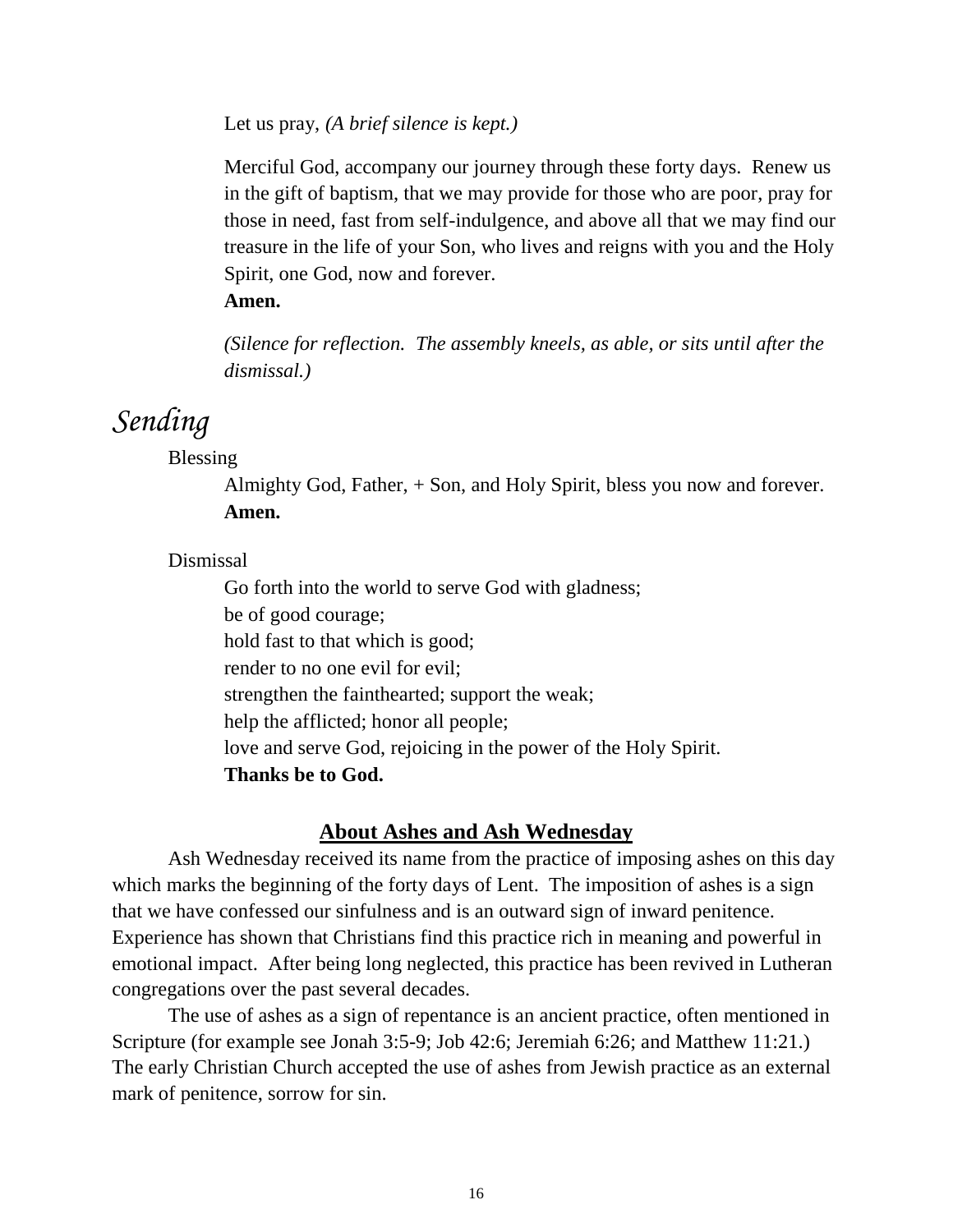Why use an ancient symbol now? Because the symbol speaks to us in several ways. First, ashes remind us of God's condemnation of sin – as God said to Adam, "Dust you are and to dust you shall return" (Genesis 3:19.) Second, ashes suggest cleansing and renewal. Ashes were used in the absence of soap, and on Ash Wednesday the ashes are a penitential reminder of God's cleansing of us in Baptism. Third, ashes remind us of the shortness of human life – as we say at the time of burial of the dead, "We commit his/her body to the ground; earth to earth, ashes to ashes, dust to dust." The imposition of ashes on Ash Wednesday is a reminder that one day those words will be said over each of us. Finally, as mentioned above, ashes are a symbol of repentance.

Palm branches saved from the previous year's celebration of the Sunday of the Passion/Palm Sunday are burned to make the ashes used on Ash Wednesday.

### **Invitation to Communion**

Holy Communion is the body and blood of Jesus Christ by which our Lord is truly present to forgive sin and bring life and salvation. All baptized Christians who believe this promise are welcome to commune. Parents with children are encouraged to come forward together. Children who do not yet receive communion will receive the blessing of the Church from the Pastor.

### **Lenten Morning Prayer**

**Lenten Morning Prayer** begins tomorrow, Thursday, March 3, 8:30 a.m. We gather **daily,** Monday through Friday, in the choir pews through April 13. Each member of the congregation will be named in prayer during Morning Prayer through the Lenten season.

### **Lenten Evening Prayer**

Lenten Evening Prayer will have every Wednesday during Lent at **6:15 p.m**. (March 9, 16, 23, 30 April 6, and in Holy Week, **7:00 p.m.** Monday, Tuesday, and Wednesday, April 11, 12, and 13).

### **Stations of the Cross**

Each Friday evening (March 4, 11, 18, 25, April 1 and 8) at 6:00 p.m. we will walk the Stations of the Cross. This devotion allows us to spend time with the Lord on his journey to the cross for our salvation. Come and spend some time with him during his last hours ending with his crucifixion.